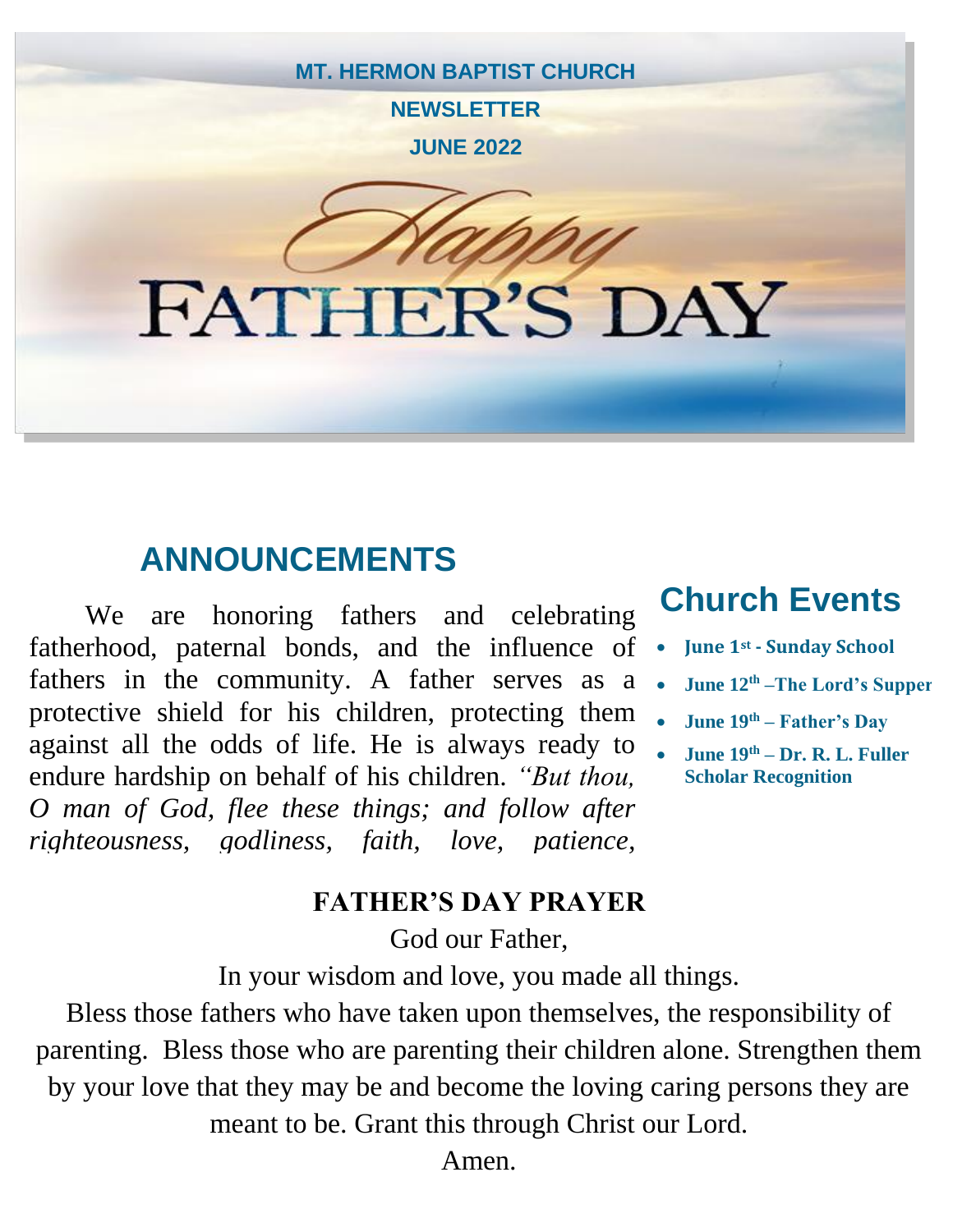## Loving God,

Bless all fathers of the world today – and always. Give them strength and courage, That their faith and love might shine forth Exemplified in the life of Jesus, His words, before blessing the children, "Let them come to me. Don't stop them."

May all fathers, do everything in their power, To bless their children  $-$ young or old  $-$ So that all might draw near to You **Experiencing grace Discovering love** As we are.

> Learning to live  $-$  and die into the presence of Christ Jesus, the indwelling of the Holy Spirit.

> > Amen.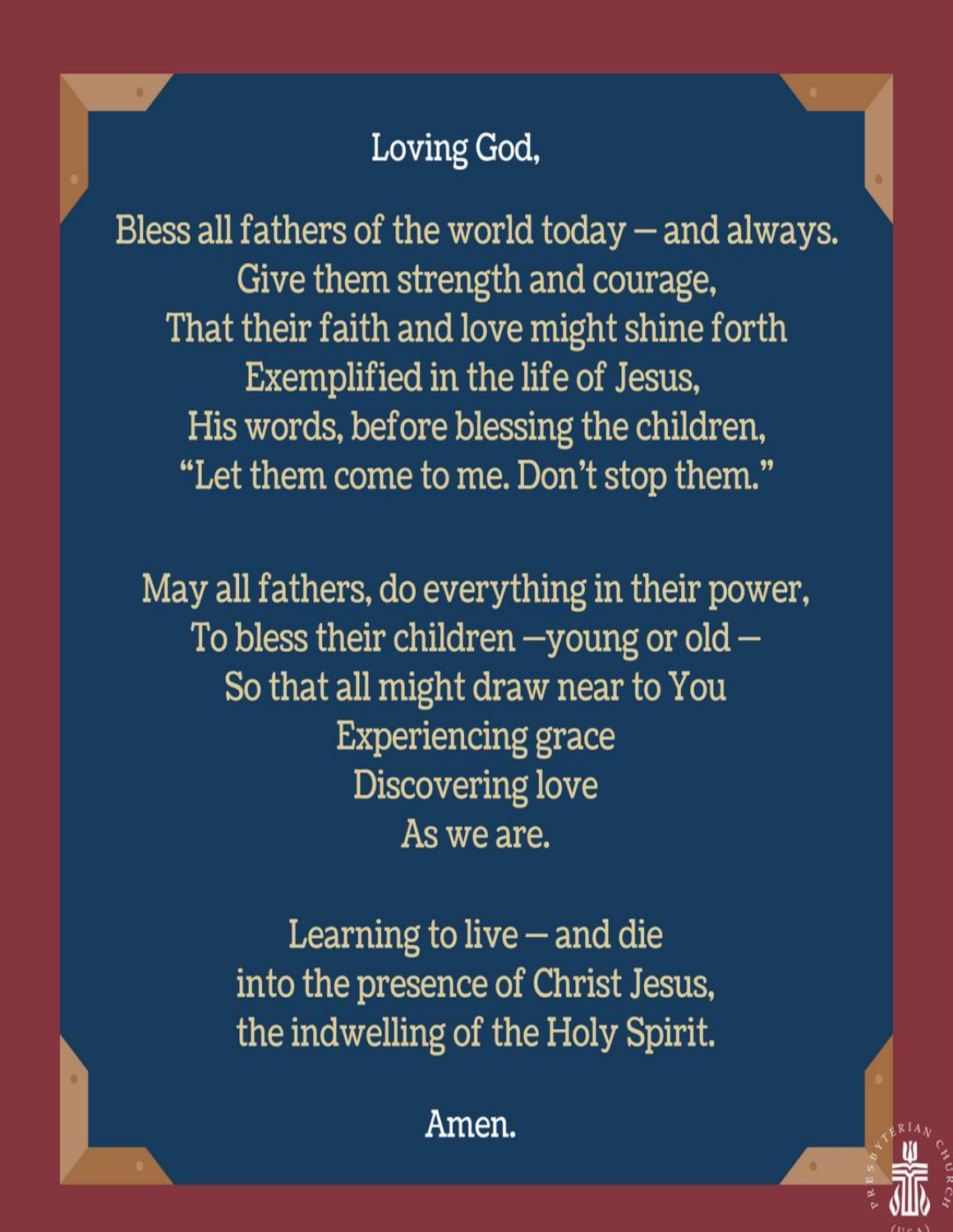# **June Scripture Readings**

| <b>June 1</b>  | Psalm 1-6            |
|----------------|----------------------|
| June 2         | <b>Psalm 7-12</b>    |
| <b>June 3</b>  | <b>Psalm 13-18</b>   |
| June 4         | <b>Psalm 19-24</b>   |
| <b>June 5</b>  | <b>Psalm 25-30</b>   |
| June 6         | <b>Psalm 31-36</b>   |
| <b>June 7</b>  | Psalm 51             |
| <b>June 8</b>  | <b>Psalm 37-41</b>   |
| <b>June 9</b>  | <b>Psalm 42-49</b>   |
| June 10        | <b>Psalm 50-54</b>   |
| <b>June 11</b> | <b>Psalm 55-59</b>   |
| June 12        | <b>Psalm 60-66</b>   |
| June 13        | <b>Psalm 67-72</b>   |
| June 14        | Psalm 55             |
| <b>June 15</b> | <b>Psalm 73-77</b>   |
| <b>June 16</b> | <b>Psalm 78-83</b>   |
| <b>June 17</b> | <b>Psalm 84-89</b>   |
| June 18        | <b>Psalm 90-97</b>   |
| <b>June 19</b> | <b>Psalm 98-103</b>  |
| <b>June 20</b> | <b>Psalm 104-106</b> |
| <b>June 21</b> | Psalm 59             |
| June 22        | <b>Psalm 107-110</b> |
| June 23        | <b>Psalm 111-118</b> |
| <b>June 24</b> | Psalm 119            |
| June 25        | <b>Psalm 120-127</b> |
| <b>June 26</b> | <b>Psalm 128-134</b> |
| June 27        | <b>Psalm 135-139</b> |
| <b>June 28</b> | Psalm 60             |
| <b>June 29</b> | <b>Psalm 140-145</b> |
| <b>June 30</b> | <b>Psalm 146-150</b> |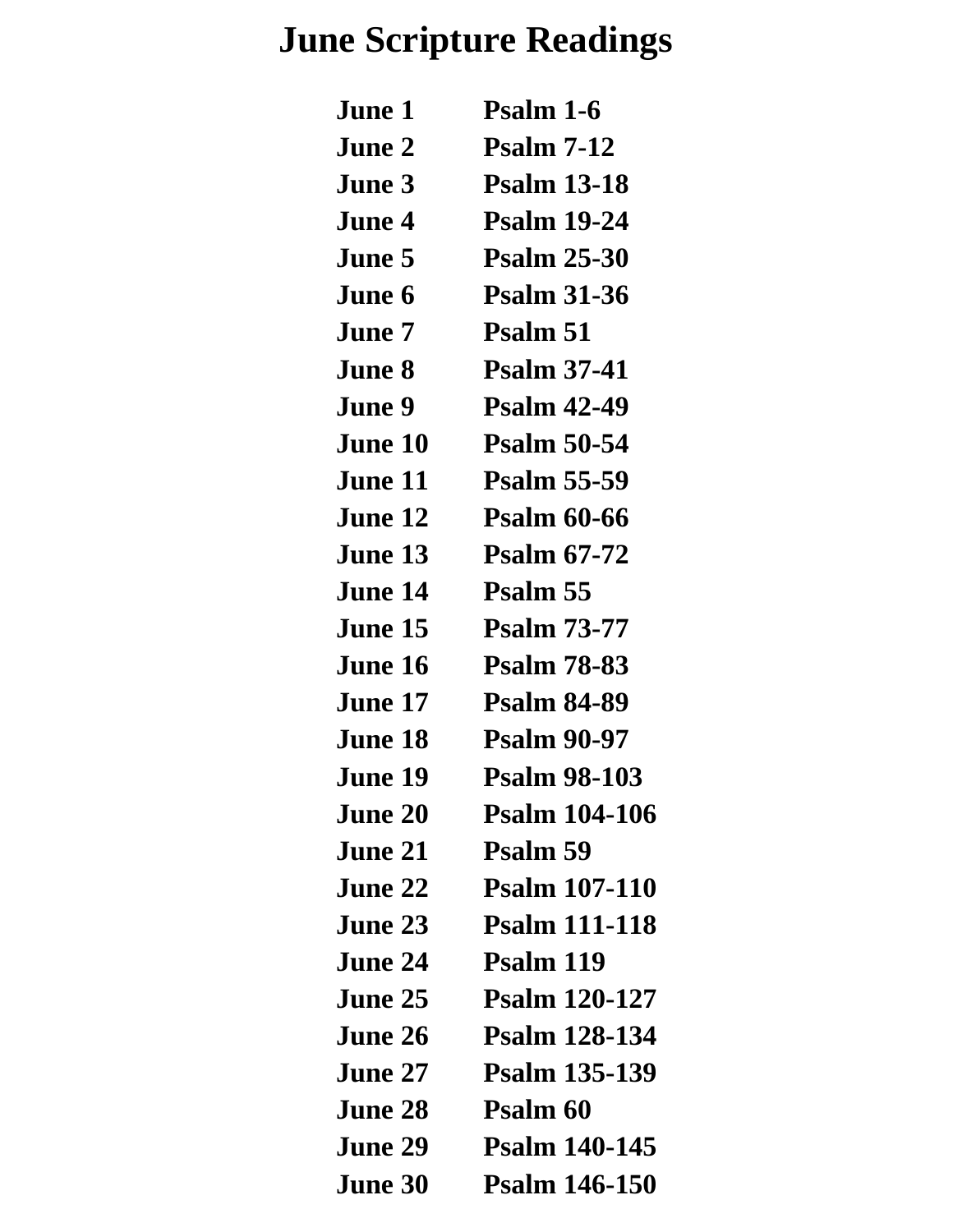*The essence of the FATHER'S role, Is to mirror God's own heart; And to value instruction in God's ways, With the grace that God imparts.*

*Every father needs God's wisdom, To carry out his role; As the tower of strength and support, For each fragile heart he holds.*

*And there's no greater reward in life, For a father to take his place; And uphold the values of the Lord, With integrity and grace. Author Unknown*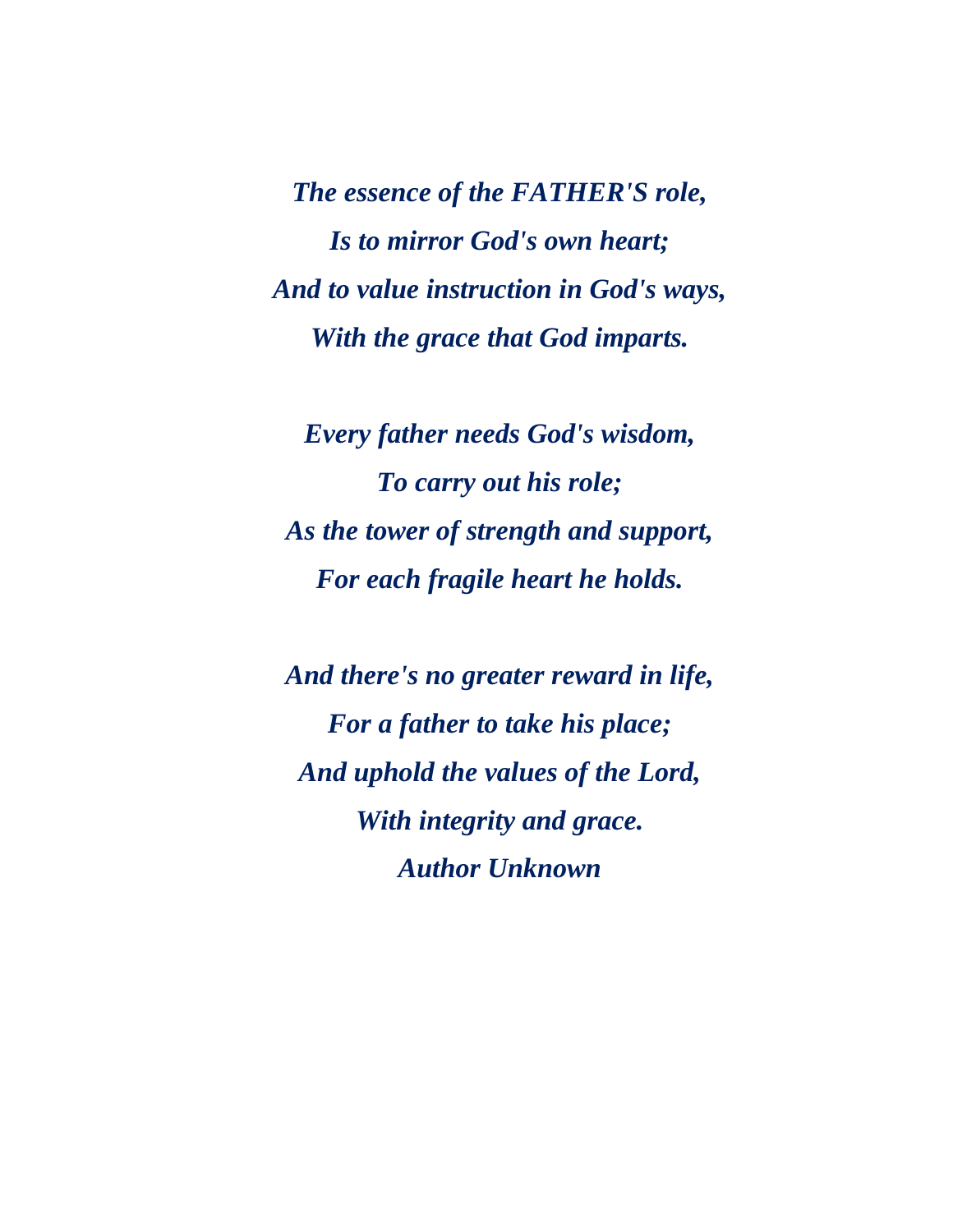#### **SICK LIST**

*Members in local hospitals and nursing homes. Bold highlighting indicates a change since the last published list.*

Sister Janie Bonner, Suburban Pavilion Nursing and Rehabilitation Ctr., 20265 Emery Rd., 44128.

#### **Sister Lois Everhart**,

Mother Goldie Glover, Willow Park Nursing Home, 18810 Harvard Ave., 44106.

Sister Eva Hawkins,

Brother Eddie Kirkwood, McGregor Home, 14900 Private Dr., 44112.

Mother Annie Reed, Villa St. Joseph, 5200 Marymount Dr., 44135.

Mother Essie Williams, Jennings Nursing Home, 10204 Granger Rd., 44125.

*Please remember the sick and shut-in with your prayers, calls and cards.*

#### **These members are sick at home**:

Sister Joyce Austin Sister Pearlie Anderson Sister Odessa Bacon Sister Maudra Dennis Sister Linda Ferguson Sister Lelia Foster Sister Lee-Vall Cloud Sister Elizabeth Garrison Sister Georgine Hughes Sister Velma Hughes Sister Linda Jenrigan Sister Audrey Johnson Sister Mattie Lockridge

Brother Samuel Mitchum Sister Lillie Pittman Sister Geraldine Ray Sister Emma Rollin**s** Sister Mary Scruggs Sister Catherine Sullivan Trustee George Taylor, Jr. Trustee Wife Virginia Taylor Sister Antoinette Thomas Deaconess Hattie Warren Sister Hardenia Williams Sister Geraldine Wilson